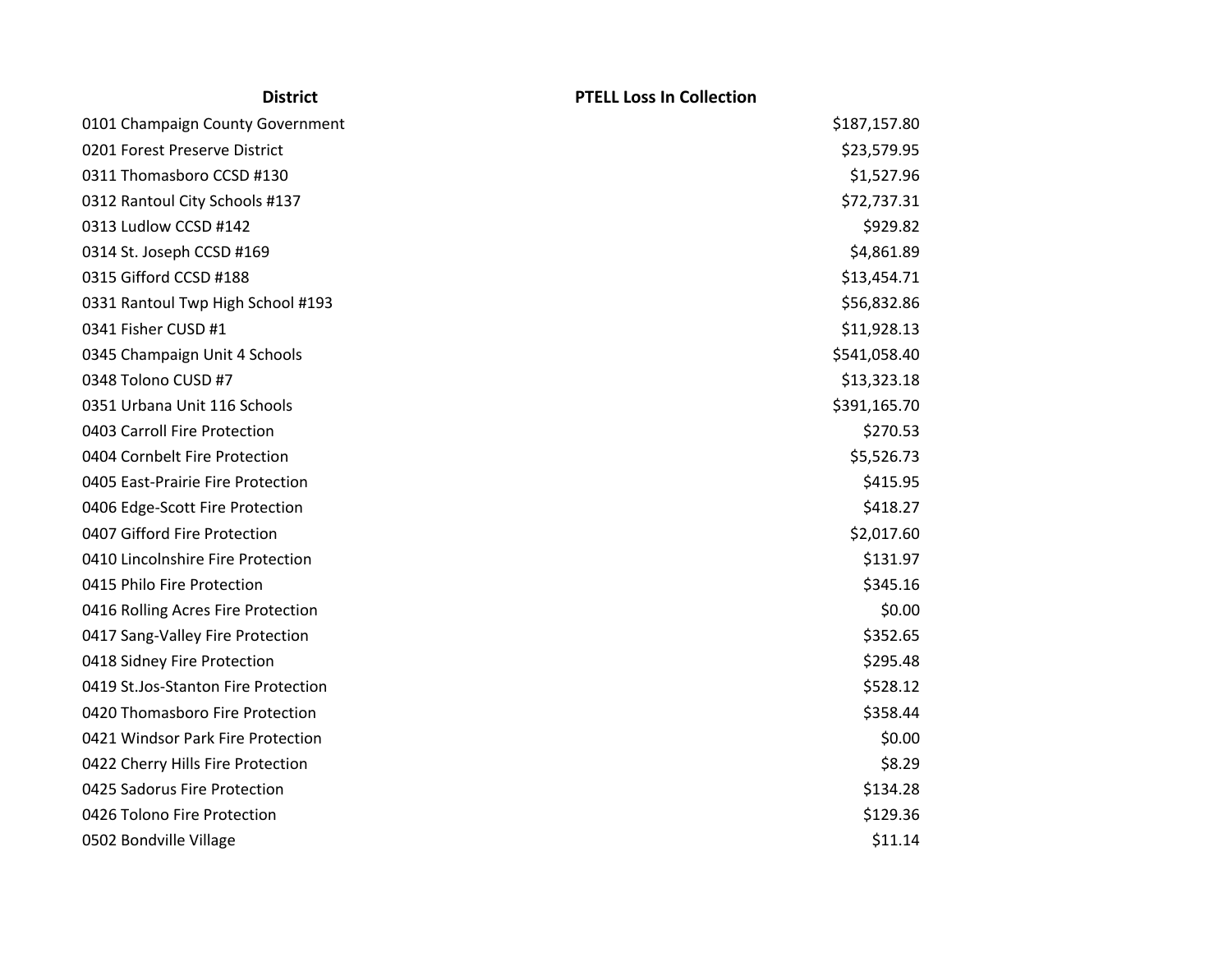| 0503 Broadlands Village         | \$72.91     |
|---------------------------------|-------------|
| 0509 Fisher Village             | \$5,352.56  |
| 0510 Foosland Village           | \$32.81     |
| 0511 Gifford Village            | \$1,700.29  |
| 0512 Homer Village              | \$864.03    |
| 0514 Longview Village           | \$243.16    |
| 0515 Ludlow Village             | \$80.57     |
| 0516 Mahomet Village            | \$10,688.26 |
| 0517 Ogden Village              | \$251.46    |
| 0518 Pesotum Village            | \$24.66     |
| 0519 Philo Village              | \$490.21    |
| 0522 Royal Village              | \$8.53      |
| 0523 Sadorus Village            | \$54.26     |
| 0524 St. Joseph Village         | \$370.76    |
| 0525 Savoy Village              | \$27,105.19 |
| 0526 Sidney Village             | \$170.16    |
| 0527 Thomasboro Village         | \$279.89    |
| 0528 Tolono Village             | \$223.37    |
| 0601 Ayers Township             | \$61.94     |
| 0602 Ayers Road & Bridge        | \$119.41    |
| 0607 Brown Township             | \$124.52    |
| 0608 Brown Road & Bridge        | \$204.88    |
| 0613 Champaign Township         | \$1,706.96  |
| 0614 Champaign Road & Bridge    | \$9,377.15  |
| 0619 City of Champaign Township | \$2,737.97  |
| 0624 Colfax Township            | \$34.82     |
| 0625 Colfax Road & Bridge       | \$58.08     |
| 0630 Compromise Township        | \$1,551.51  |
| 0631 Compromise Road & Bridge   | \$2,458.47  |
| 0636 Condit Township            | \$308.03    |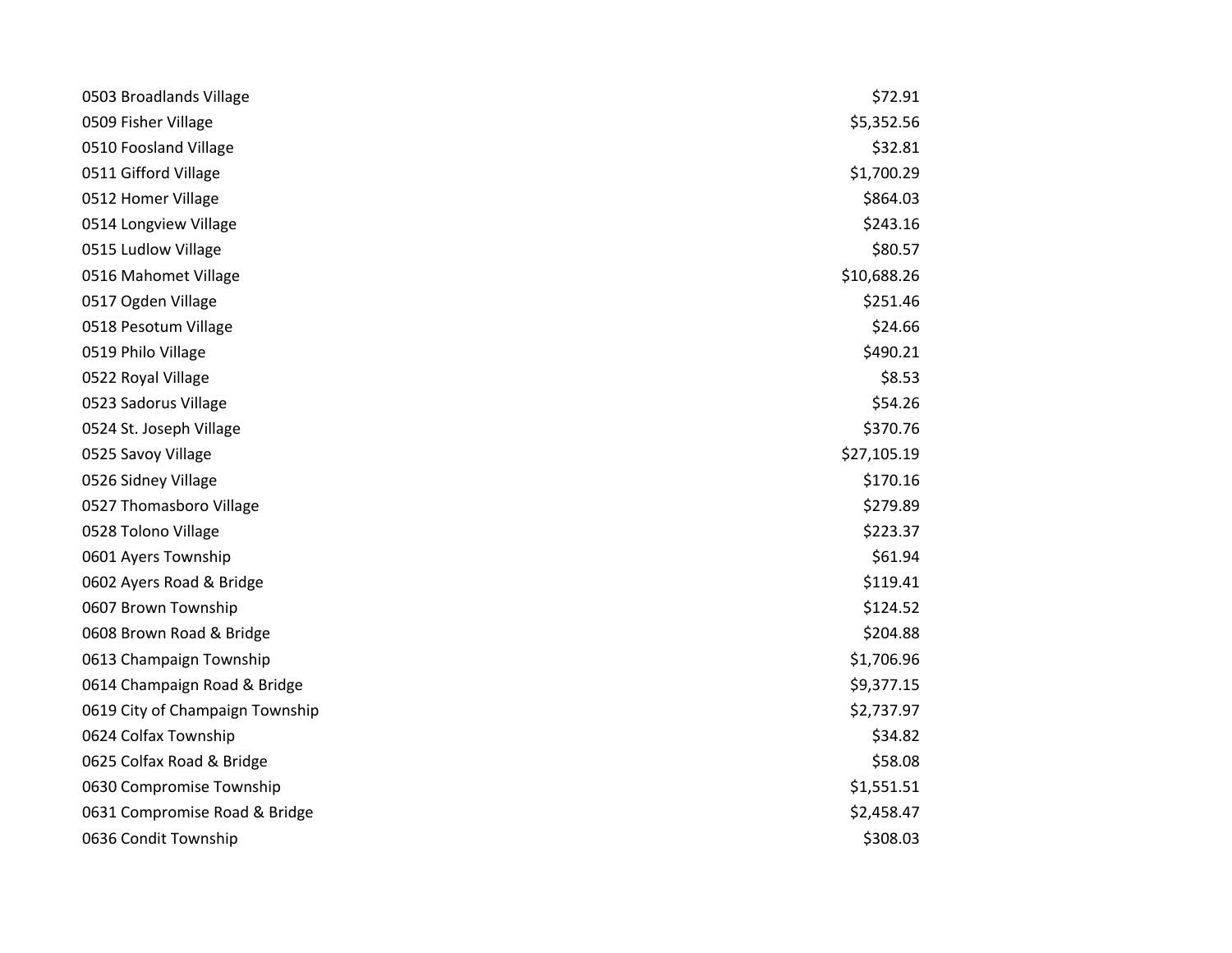| 0637 Condit Road & Bridge     | \$696.54    |
|-------------------------------|-------------|
| 0642 Crittenden Township      | \$20.12     |
| 0643 Crittenden Road & Bridge | \$19.59     |
| 0648 Cunningham Township      | \$16,899.31 |
| 0653 East Bend Township       | \$149.96    |
| 0654 East Bend Road & Bridge  | \$611.34    |
| 0659 Harwood Township         | \$57.93     |
| 0660 Harwood Road & Bridge    | \$167.47    |
| 0665 Hensley Township         | \$87.40     |
| 0666 Hensley Road & Bridge    | \$277.75    |
| 0671 Kerr Township            | \$453.44    |
| 0672 Kerr Road & Bridge       | \$816.69    |
| 0677 Ludlow Township          | \$598.40    |
| 0678 Ludlow Road & Bridge     | \$1,230.25  |
| 0683 Mahomet Township         | \$1,676.92  |
| 0684 Mahomet Road & Bridge    | \$4,493.88  |
| 0689 Newcomb Township         | \$333.89    |
| 0690 Newcomb Road & Bridge    | \$577.10    |
| 0695 Ogden Township           | \$336.04    |
| 0696 Ogden Road & Bridge      | \$397.81    |
| 0701 Pesotum Township         | \$77.12     |
| 0702 Pesotum Road & Bridge    | \$136.70    |
| 0707 Philo Township           | \$383.61    |
| 0708 Philo Road & Bridge      | \$1,256.61  |
| 0713 Rantoul Township         | \$2,627.31  |
| 0714 Rantoul Road & Bridge    | \$7,501.27  |
| 0719 Raymond Township         | \$172.52    |
| 0720 Raymond Road & Bridge    | \$227.71    |
| 0725 Sadorus Township         | \$119.94    |
| 0726 Sadorus Road & Bridge    | \$278.15    |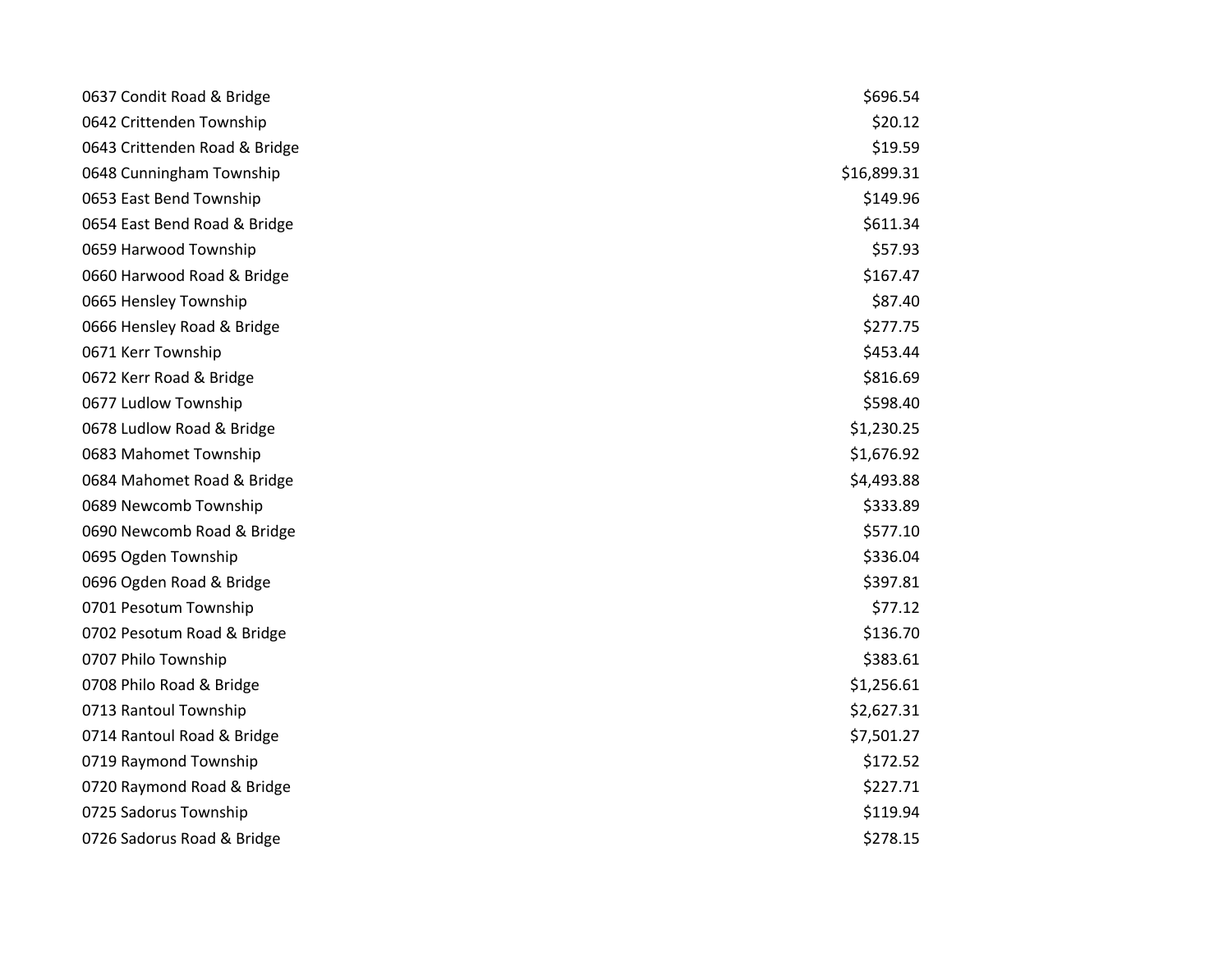| 0731 Scott Township                | \$107.70    |
|------------------------------------|-------------|
| 0732 Scott Road & Bridge           | \$217.30    |
| 0737 Sidney Township               | \$261.18    |
| 0738 Sidney Road & Bridge          | \$457.02    |
| 0740 Sidney Cemetery               | \$0.00      |
| 0743 Somer Township                | \$70.56     |
| 0744 Somer Road & Bridge           | \$214.89    |
| 0749 South Homer Township          | \$313.84    |
| 0750 South Homer Road & Bridge     | \$426.28    |
| 0755 Stanton Township              | \$93.86     |
| 0756 Stanton Road & Bridge         | \$122.13    |
| 0761 St. Joseph Township           | \$397.78    |
| 0762 St. Joseph Road & Bridge      | \$437.47    |
| 0767 Tolono Township               | \$626.83    |
| 0768 Tolono Road & Bridge          | \$1,170.43  |
| 0773 Urbana Township               | \$387.02    |
| 0774 Urbana Road & Bridge          | \$813.56    |
| 0802 Condit-East Bend Multi-Assmt  | \$97.28     |
| 0803 Rantoul-Ludlow Multi-Assmt    | \$724.01    |
| 0804 Harwood-Kerr Multi-Assmt      | \$183.54    |
| 0805 Ogden-Stanton Multi-Assmt     | \$49.40     |
| 0806 Sadorus-Colfax MA             | \$15.41     |
| 0807 Pesotum-Critt Multi-Assmt     | \$5.70      |
| 0808 Ayers-Raymond Multi-Assmt     | \$70.57     |
| 0911 Champaign Park District       | \$46,963.62 |
| 0912 Rantoul Park District         | \$3,741.44  |
| 0913 Tolono Park District          | \$171.33    |
| 0914 Urbana Park District          | \$81,677.97 |
| 0921 Champaign-Urbana Mass Transit | \$55,518.38 |
| 0922 Southwest Mass Transit        | \$0.00      |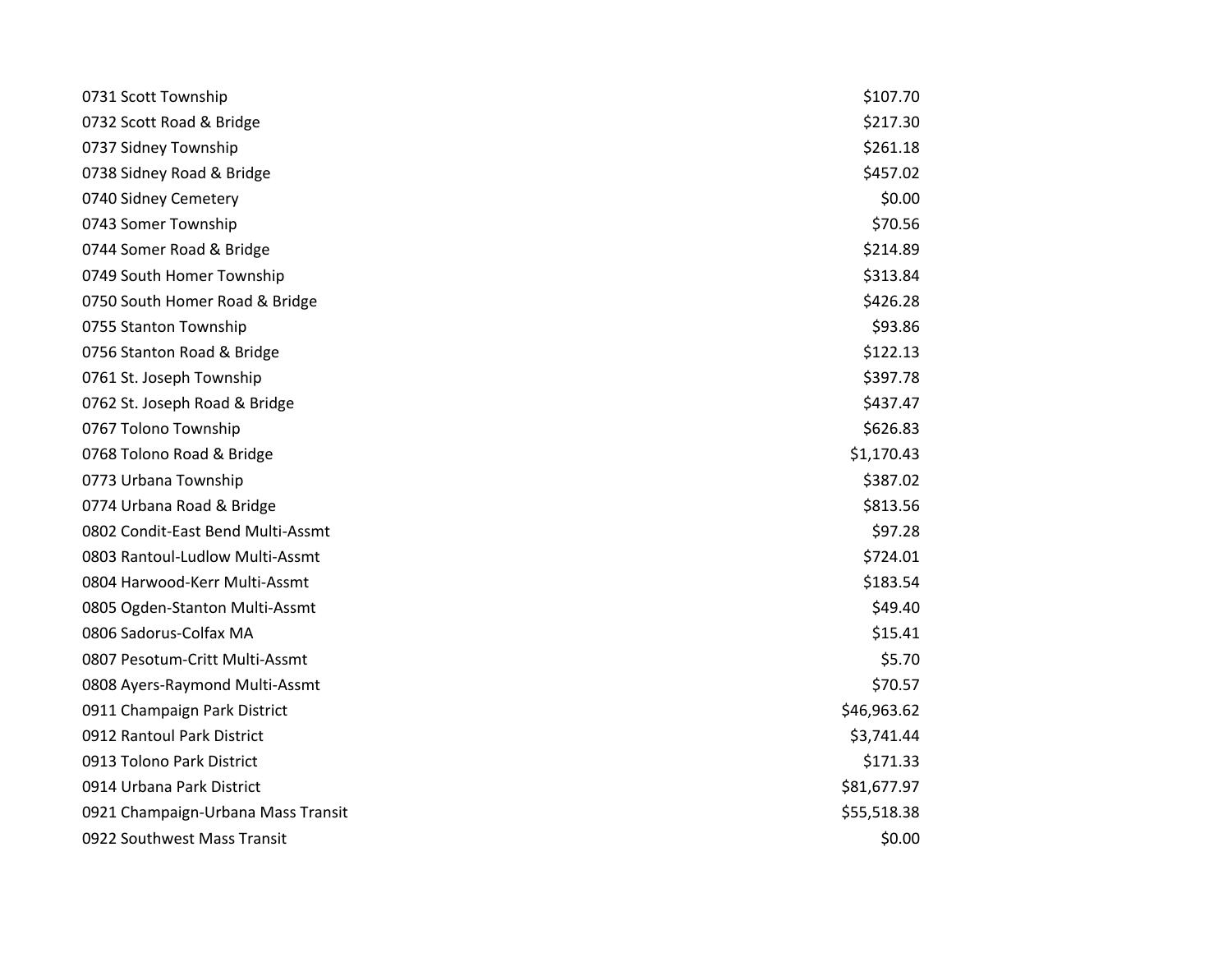| 0931 C-U Public Health District | \$16,666.42 |
|---------------------------------|-------------|
| 0941 Tolono Library             | \$5,103.00  |
| 0942 Philo Library              | \$310.87    |
| 0944 Mahomet Library            | \$4,328.63  |
| 0961 Rantoul-Ludlow Cemetery    | \$1,287.81  |
| 1076 Mahomet TIF II             | \$0.00      |